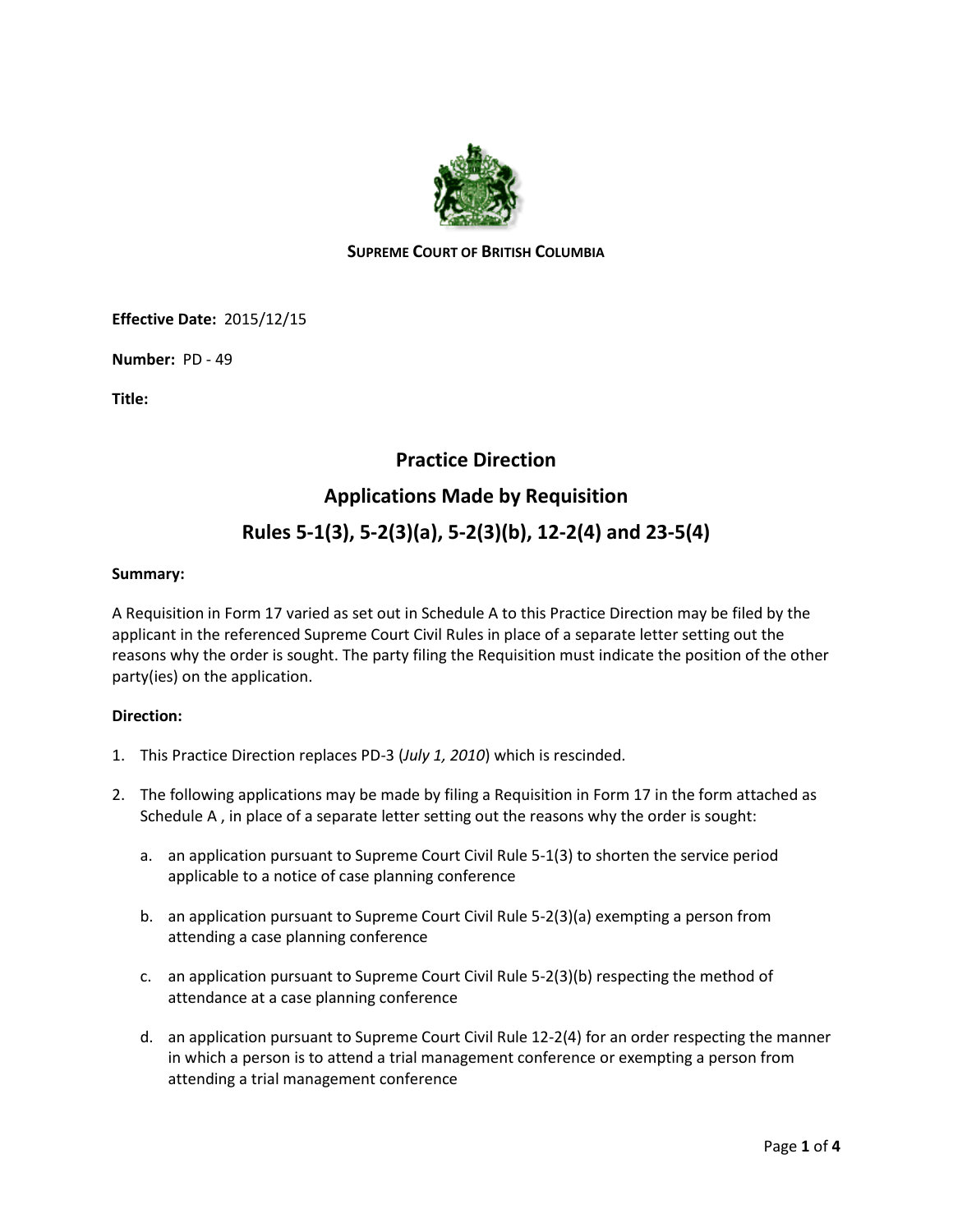- e. an application pursuant to Supreme Court Civil Rule 23-5(4) for directions that an application be heard by way of telephone, video conference or other communication medium and the manner in which the application is to be conducted
- 3. The party filing the Requisition must note on the Requisition the position of the other party(ies) on the application.

**Chief Justice C. E. Hinkson**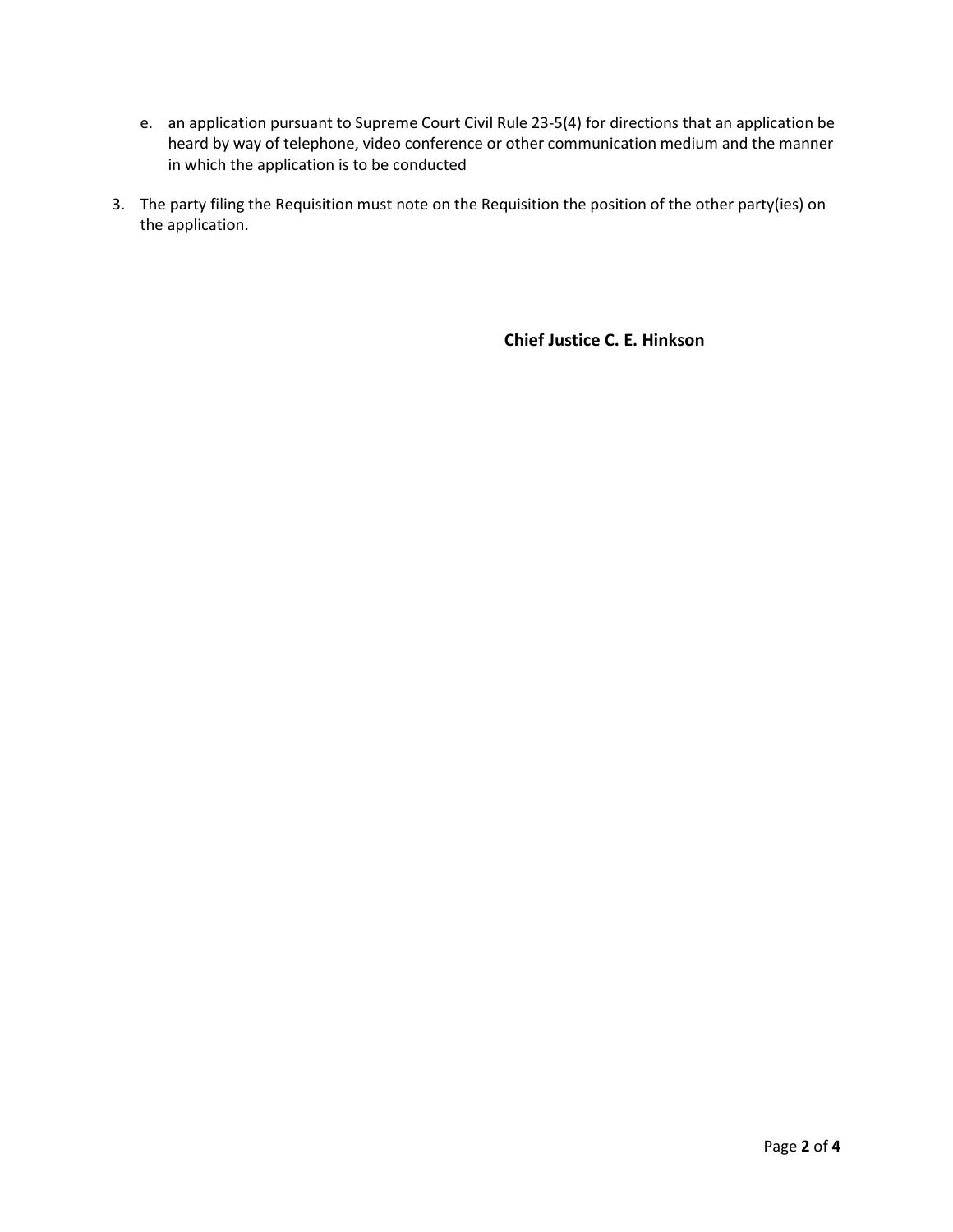## **Schedule A**

#### Form 17

No. ................................................ ................................... Registry

#### *In the Supreme Court of British Columbia*

Between

and

Plaintiff(s)

Defendant(s)

## **REQUISITION – GENERAL**

Filed by: ............[*party(ies)*].....................

Required:

- 1. □ Application pursuant to Supreme Court Civil Rule 5-1(3) to shorten the service period applicable to a notice of case planning conference.
- 2.  $\Box$  Application pursuant to Supreme Court Civil Rule 5-2(3)(a) exempting a person from attending a case planning conference.
- 3.  $\Box$  Application pursuant to Supreme Court Rule 5-2(3)(b) respecting the method of attendance at a case planning conference.
- 4.  $\Box$  Application pursuant to Supreme Court Civil Rule 12-2(4) for an order respecting the manner a person is to attend a trial management conference or exempting a person from attending a trial management conference.
- 5.  $\Box$  Application pursuant to Supreme Civil Rule 23-5(4) for directions that an application be heard by way of telephone, video conference or other communication medium and the manner in which the application is to be conducted.

Term of order sought:

- 1. □ The notice of case planning conference must be served on the ........[*name of party*]........... by ............[*set out date*]......... .
- 2. □ ........[*name of lawyer or party*]......... is exempted from attending the case planning conference in person and may attend by ...........[*set out method of attendance*].... .
- 3. □ ......[*name of lawyer or party*]...... may attend the case planning conference by ..........[*set out manner of attendance*]....... .